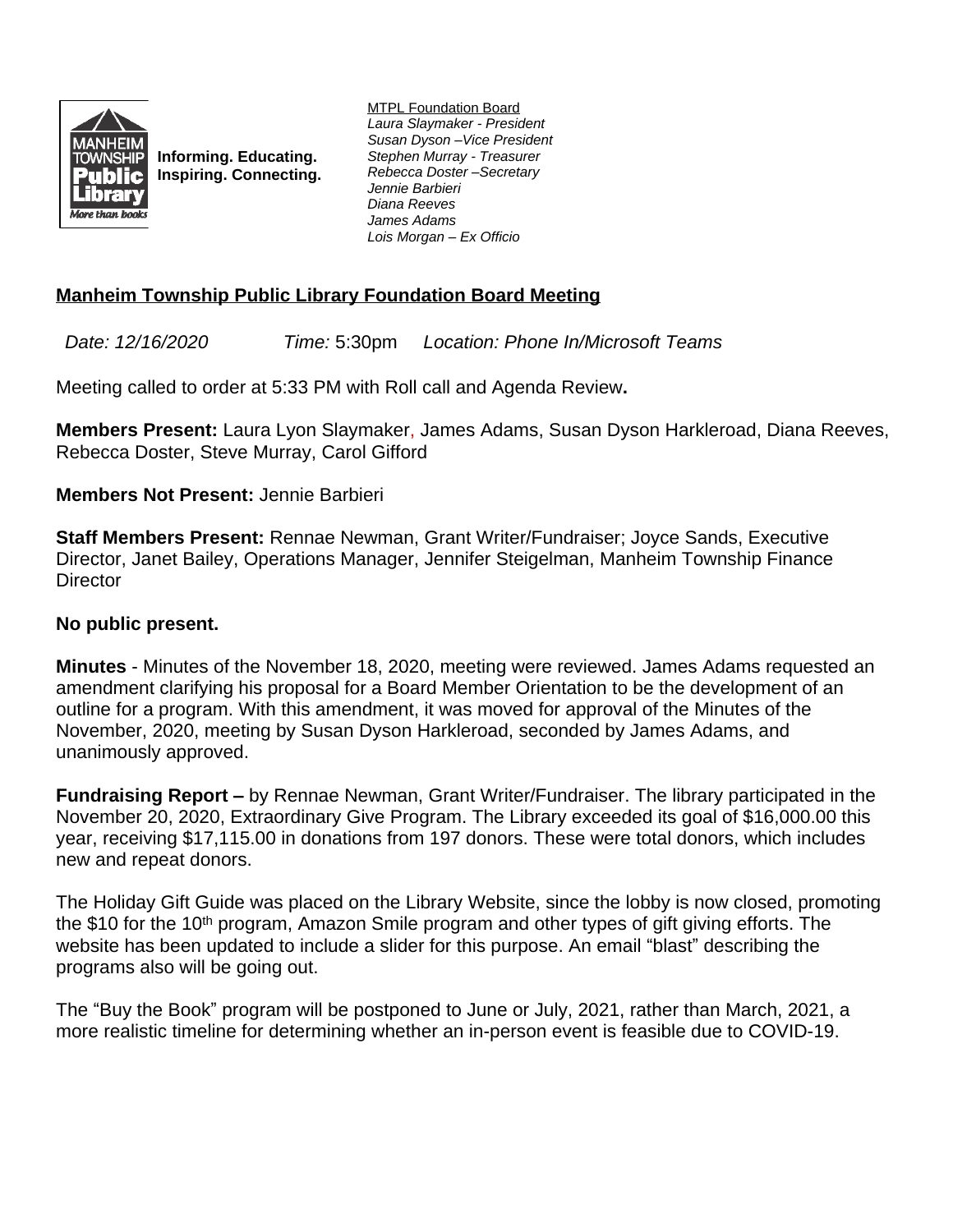The lobby inventory has raised \$1,070.00. Now that the library is closed, sales will decrease, but people are calling in for individual requests that can be picked up curbside. After the Holidays, the program will be placed on hold until the library reopens.

### **Committee Reports**

**Finance Report –** Jennifer Steigleman, Manheim Township Director of Finance, reported the TD Ameritrade account is now established. After she receives the usage training, it will be ready to accept appropriate donations.

Alex Snyder, an attorney in the law firm, Barley Snyder, has completed the independent review of the Endowment Policy. He has performed the review Pro Bono. The policy will now go on for final approval by the Manheim Township Board of Commissioners. We will need to specify what type of donation will be accepted as we promote the opportunity for donors.

**Facilities Report –** The copier lease has expired and a new lease has been signed. The equipment will be delivered shortly.

**Friends Report –** No report

**Personnel Report –** the 2021 Budget has been approved by The MT Board of Commissioners. A wo percent (2%) Merit Increase was included in that budget.

In process is the replacement of two youth services staff members from prior vacancies. One will be starting on January 4, 2021.

Additional positions will be on hold through the First Quarter of 2021. The budget can be amended by the MT Board of Commissioners through the end of January, 2021.

**Nominating Report –** Laura Lyon Slaymaker and Steve Murray agree to serve another term on the Manheim Township Foundation Board. Their nominations will be approved at the Board of Commissioners meeting on January 11, 2021.

Elections for officers on the Manheim Township Public Library Foundation Board will be held at the January, 2021 meeting.

**Executive Director's Report-** The Adult Brain Game Grab Bags have been a success and information for participation will be sent to the MT-Senior Advisory Committee for their next scheduled meeting.

Katie Keen, the Collection Development Manager, is currently working on matching the catalog with the physical collections. Also, review of the current e-collection subscriptions and discussions are ongoing with the vendors of these collections.

Joyce Sands, Executive Director reported a Mid Penn Bank EITC contribution received in the amount of \$3,500.00. She also reported a \$1,000.00 from the Kiwanis Club of the Lititz Area. Kiwanis funds will fund the Family Fun Bags.